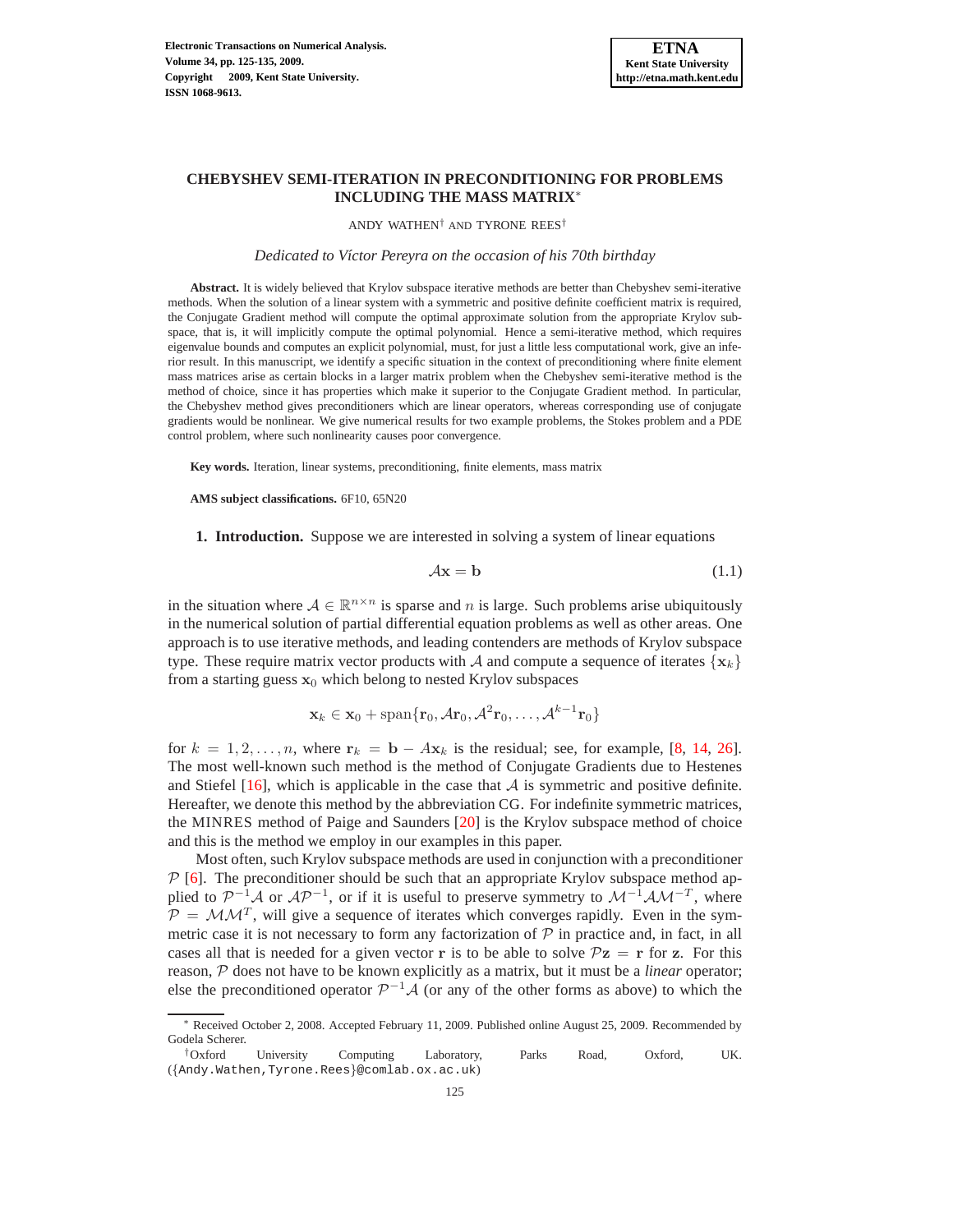Krylov subspace method is applied is also not a linear operator. We comment that there are well-known nonlinear Conjugate Gradient methods such as that of Fletcher and Reeves [\[9\]](#page-9-6) (see also Powell [\[21](#page-9-7)]) in the optimization literature, but generally in the context of solving a system of linear equations it would seem desirable to maintain linearity by using a linear preconditioner P.

In this paper we explore a practical implication of this simple observation as it relates to nested iterations when just part of the preconditioner is nonlinear. We give two practical numerical examples, both for symmetric and indefinite matrices  $\mathcal A$  of saddle-point form [\[4](#page-9-8)]. The first arises from the mixed finite element approximation of the Stokes problem in computational fluid dynamics and the second from a problem of PDE-constrained optimization. In both cases, we employ the Minimal Residual (MINRES) method of Paige and Saunders [\[20\]](#page-9-4) rather than CG because this is the method of choice for symmetric and indefinite systems. The issue of linear versus nonlinear preconditioning is as relevant for this iterative method as for CG.

**2. Preconditioning, Krylov subspace methods and Chebyshev semi-iteration.** The MINRES method is a Krylov subspace method based on the Lanczos algorithm. To use MINRES with a preconditioner  $P = HH^T$ , which must be symmetric positive definite, we solve the (symmetric) system

$$
H^{-1} \mathcal{A} H^{-T} y = H^{-1} b, \ y = H^{T} x,
$$
\n(2.1)

which is equivalent to  $(1.1)$ . The matrix H is not required – all that is needed for a practical algorithm is a procedure for evaluating the action of  $\mathcal{P}^{-1}$ ; see, for example, Algorithm 6.1 in [\[8\]](#page-9-0). In some cases, an obvious preconditioning procedure may be a nonlinear operator  $Q \cong \mathcal{P}^{-1}$ . The theoretical framework for guaranteeing a minimum convergence rate for the appropriate Krylov subspace is at least more complicated and may no longer be valid with use of such a nonlinear procedure, although in practice it is possible that such a procedure may give good results on some examples.

There are flexible Krylov subspace methods which allow for a different preconditioner at each iteration; however, the performance (convergence) of these methods is more complex, and it might be considered generally desirable to stay within the standard linear convergence framework where possible. The most well-known of the flexible methods is the flexible GM-RES method for nonsymmetric matrices [\[25\]](#page-9-9), though there has been significant research in this area; for example, see [\[29\]](#page-10-0) and references therein, which also include work on symmetric matrices. Simoncini and Szyld present a quite general analysis of Krylov subspace iteration with preconditioning which is also a Krylov method for the *same* matrix. In this case one can view the iterates as lying in some higher-dimensional Krylov subspace and often can establish convergence. The situation we consider here arises in several practical applications (as illustrated by our examples) and is different in that only a part of the preconditioner is an iteration for a *different* matrix.

Any Krylov subspace method (including CG) computes iterates  $x_k$  of the form

<span id="page-1-0"></span>
$$
\mathbf{x}_k = \mathbf{x}_0 + q_{k-1}(\mathcal{A})\mathbf{r}_0,\tag{2.2}
$$

where  $q_{k-1}$  is a polynomial of degree  $k-1$ . Often this property is described in terms of the residuals  $\mathbf{r}_k = \mathbf{b} - A\mathbf{x}_k$  rather than the iterates as

$$
\mathbf{r}_k = p_k(\mathcal{A})\mathbf{r}_0,
$$

where  $p_k$  is a polynomial of degree k satisfying  $p_k(0) = 1$ . This is easily seen from [\(2.2\)](#page-1-0) by multiplication of each side by  $A$  and subtraction from  $b$ :

$$
\mathbf{r}_k = \mathbf{b} - A\mathbf{x}_k = \mathbf{b} - A\mathbf{x}_0 - Aq_{k-1}(A)\mathbf{r}_0 = \mathbf{r}_0 - Aq_{k-1}(A)\mathbf{r}_0 = p_k(A)\mathbf{r}_0,
$$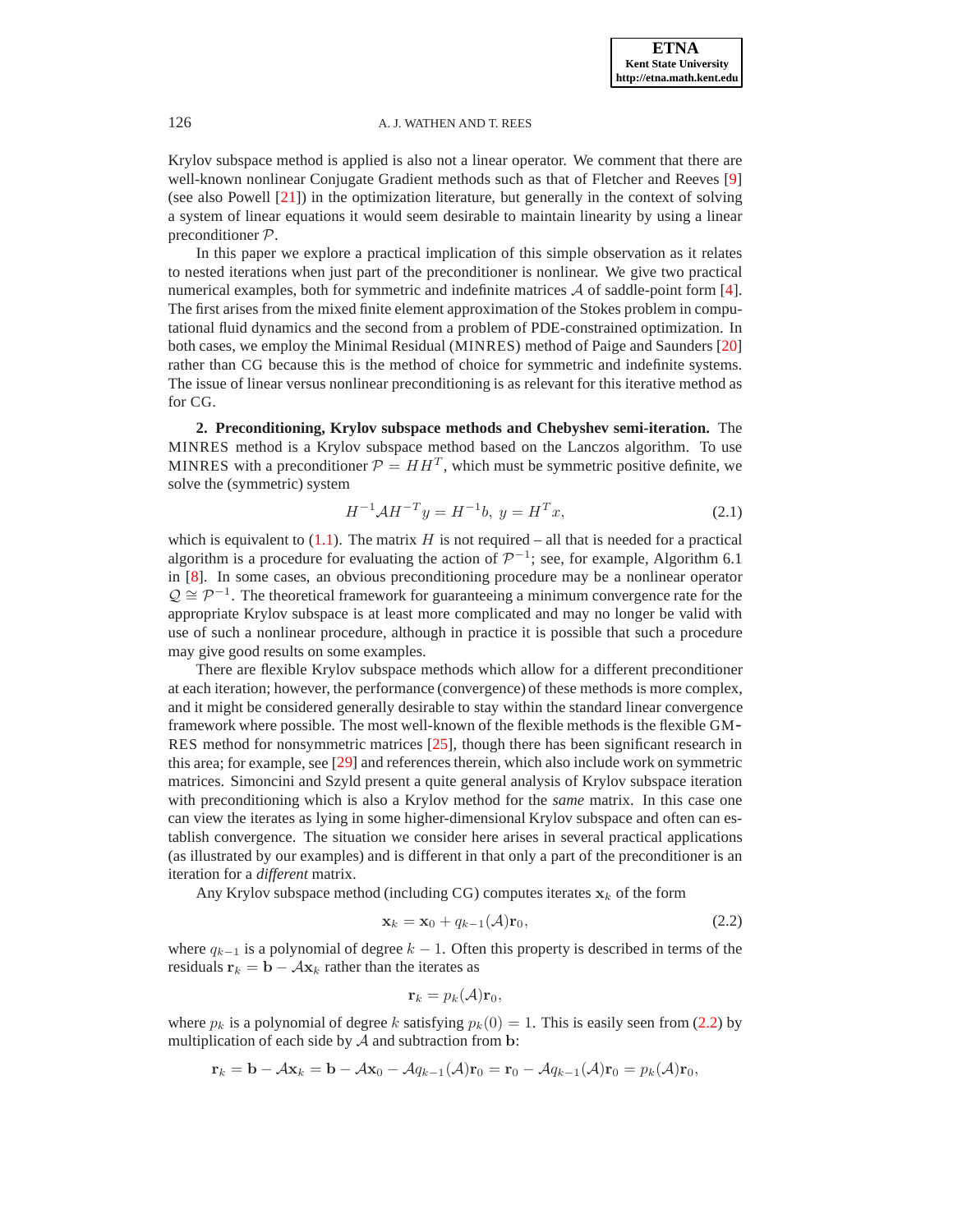where  $p_k(z) = 1 - zq_{k-1}(z)$  clearly satisfies  $p_k(0) = 1$ . This procedure is clearly reversible when  $A$  is invertible, hence the equivalence of these statements. Now suppose that the same Krylov subspace method is used on the same problem with a different starting vector  $\hat{\mathbf{x}}_0$ ; we will compute iterates  $\hat{\mathbf{x}}_k$  satisfying

$$
\widehat{\mathbf{x}}_k = \widehat{\mathbf{x}}_0 + \widehat{q}_{k-1}(\mathcal{A})\widehat{\mathbf{r}}_0,
$$

where  $\hat{\mathbf{r}}_0 = \mathbf{b} - \mathcal{A}\hat{\mathbf{x}}_0$ . Even for the first iterate we will have

$$
\mathbf{x}_1 = \mathbf{x}_0 + \gamma \mathcal{A} \mathbf{r}_0 = \mathbf{x}_0 + \gamma \mathcal{A} \mathbf{b} - \gamma \mathcal{A}^2 \mathbf{x}_0
$$
  

$$
\hat{\mathbf{x}}_1 = \hat{\mathbf{x}}_0 + \hat{\gamma} \mathcal{A} \hat{\mathbf{r}}_0 = \hat{\mathbf{x}}_0 + \hat{\gamma} \mathcal{A} \mathbf{b} - \hat{\gamma} \mathcal{A}^2 \hat{\mathbf{x}}_0
$$

so that, for example,

$$
\mathbf{x}_1 + \widehat{\mathbf{x}}_1 = \mathbf{x}_0 + \widehat{\mathbf{x}}_0 + (\gamma + \widehat{\gamma})\mathcal{A}\mathbf{b} - \mathcal{A}^2(\gamma\mathbf{x}_0 + \widehat{\gamma}\widehat{\mathbf{x}}_0).
$$

Correspondingly if  $\overline{\mathbf{x}}_0 = \mathbf{x}_0 + \hat{\mathbf{x}}_0$  is chosen as starting vector, we get

$$
\overline{\mathbf{x}}_1 = \overline{\mathbf{x}}_0 + \overline{\gamma} \mathcal{A} \mathbf{b} - \overline{\gamma} \mathcal{A}^2 \overline{\mathbf{x}}_0.
$$

It is easy to see that  $\overline{\mathbf{x}}_1 \neq \mathbf{x}_1 + \hat{\mathbf{x}}_1$ , whatever the values of the constants  $\gamma$ . This is a simple demonstration that any Krylov subspace method is nonlinear; this fact is in some sense wellknown, but is sometimes overlooked. The above demonstrates nonlinearity with respect to the starting vector, but in a similar manner it is easy to show nonlinearity with respect to the right hand side vector; in correspondence with the above, if  $A\mathbf{x} = \mathbf{b}$  and  $A\hat{\mathbf{x}} = \hat{\mathbf{b}}$  are solved by a Krylov subspace method for the same starting vector  $x_0$  then  $x_1 + \hat{x}_1$  is not the first iterate for  $A(x + \hat{x}) = b + b$ . The sophistication of CG is that it implicitly computes automatically the best polynomial both with respect to the eigenvalues of  $A$  but also dependent on the components of the initial residual in the eigenvector directions; see, for example, [\[3](#page-9-10), p. 560], [\[22](#page-9-11), Section 2.5]. In summary, for CG we have  $r_k = p(A, r_0)r_0$ , i.e., the polynomial p depends on  $r_0$ .

The Chebyshev semi-iterative method was developed by Golub and Varga [\[12\]](#page-9-12), [\[13](#page-9-13), Section 10.1.5], and also Young [\[15](#page-9-14)]. This method, by contrast to CG, implicitly computes the same shifted and scaled Chebyshev polynomials of each degree  $k$  independently of the initial guess and right hand side vector provided the same spectral bounding parameters are used. Precisely, for the Chebyshev method applied to accelerate Richardson iteration

$$
\mathbf{x}_k = (I - \mathcal{A})\mathbf{x}_{k-1} + \mathbf{b}
$$

we have the Chebyshev iterates  $\{y_k\}$  satisfying

$$
\mathbf{x} - \mathbf{y}_k = s_k(\mathcal{A})(\mathbf{x} - \mathbf{x}_0),
$$

where  $s_k$  is a Chebyshev polynomial of degree k shifted and scaled so that  $s_k(0) = 1$ . Since  $s_k$  does not depend on  $x_0$  nor on b, it is clear that  $y_k$  is the result of applying a fixed linear operator for the approximate solution of  $(1.1)$ . This is true for each k. Of course, using different values  $k_1 \neq k_2$  leads to different linear operators, as does varying the spectral bounding parameters. For larger  $k$  the approximation will be better, but in terms of using a fixed number of Chebyshev semi-iterative steps as a preconditioner, the important point we emphasize is that this preconditioner  $\mathcal P$  is a linear operator. Thus  ${\bf r}_k = p(A) {\bf r}_0$ , where the polynomial  $p$  does not depend on  $r_0$ . The same holds true if a different splitting than Richardson is used; we will employ a Jacobi splitting in the examples below.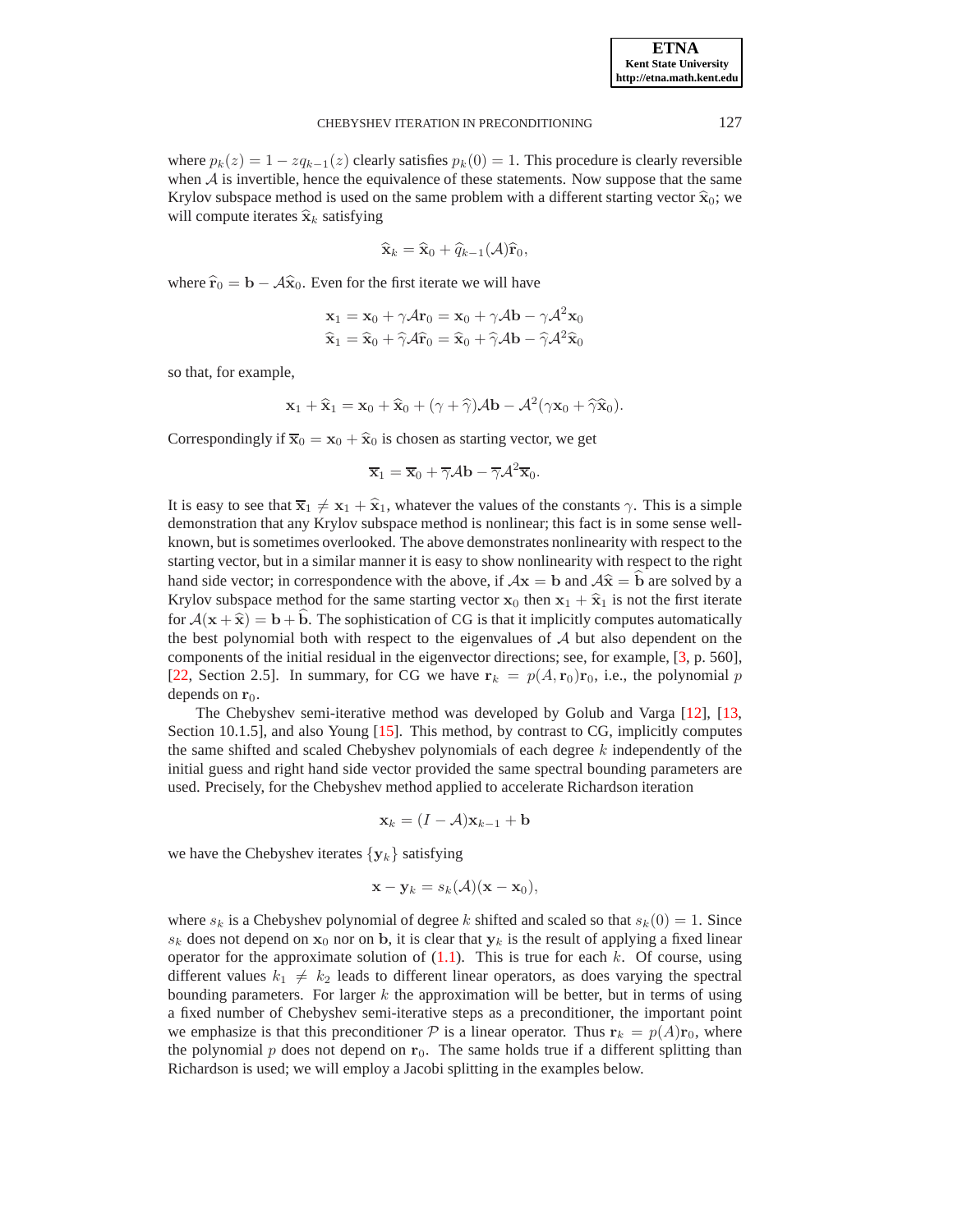The basic point here is that although the Chebyshev method computes a sequence of polynomials in the matrix as a Krylov subspace method does, these polynomials are fixed by the parameter estimates of the spectral interval or region which are employed, i.e., the coefficients do not depend on the starting guess nor the right hand side, unlike with CG. That means for any particular choices of the spectral bounding parameters that a fixed number of steps of the Chebyshev semi-iteration is a fixed linear operator  $P$ , and so can be reliably used as a preconditioner for a linear system or, in fact, as a part of a preconditioner — this is how we employ it in the examples below.

This is in contrast to even a fixed number of iterative steps of a Krylov subspace method, which is always a nonlinear operator and so does not fit into the theory of (linear) preconditioning for linear systems of equations. It is reasonable that if sufficiently many iterations of a Krylov subspace method (or any other convergent iterative method) are employed so that we essentially have convergence to the exact solution, then the corresponding operator is linear, namely <sup>A</sup><sup>−</sup><sup>1</sup> . Of course, if an inner convergence tolerance is used for *any* method, then this will give different preconditioners at each outer iteration, in which case a flexible outer iterative method should be employed. In any particular computation, an appropriate flexible method with an inner iteration could perform well; however, as mentioned above, there is no guarantee with such an approach because of the limited theoretical understanding of flexible methods. By contrast, our approach is completely covered by well-known theory, i.e., there is a guaranteed upper bound on the work required. We emphasize that we are not considering inner/outer iterations here, but a fixed linear preconditioning operator.

The Chebyshev semi-iteration has been previously explored as a preconditioner in the literature [\[2,](#page-9-15) [10,](#page-9-16) [18,](#page-9-17) [19,](#page-9-18) [24\]](#page-9-19). In particular, it has recently been used successfully as a preconditioner by Golub, Ruiz and Touhami [\[11](#page-9-20), [30\]](#page-10-1) in the case of solving a system with multiple right hand sides. Some additional theoretical results are also to be found in the report by Arioli and Ruiz [\[1\]](#page-9-21).

<span id="page-3-1"></span>**3. Finite elements: the mass matrix.** The major issue with Chebyshev methods is getting good a priori estimated bounds for the eigenvalues. Fortunately there are practical situations where such bounds are analytically known. One such is for the (consistent) mass matrix that arises in finite element computations.

Suppose that finite element basis functions  $\{\phi_j, j = 1, \ldots, N\}$  are used for some problem on a domain  $\Omega$ , then the consistent mass matrix is just the Gramm matrix

$$
Q = \{q_{i,j}, i, j = 1, \ldots, N\}, \quad q_{i,j} = \int_{\Omega} \phi_i \phi_j,
$$

which is symmetric and positive definite because the basis will always be chosen to be linearly independent. More than twenty years ago, the first author established analytic bounds for the eigenvalues of the matrix  $\text{diag}(Q)^{-1}Q$ , or equivalently for the generalized eigenvalues  $\lambda$ satisfying

$$
\det(Q - \lambda D) = 0,
$$

where  $D = \text{diag}(Q)$  [\[31](#page-10-2)]. For example, for any conforming mesh of tetrahedral  $(P_1)$  elements in three dimensions, the result is

$$
\frac{1}{2} \le \lambda \le \frac{5}{2},
$$

and for a mesh of rectangular bi-linear  $(Q_1)$  elements in two dimensions

<span id="page-3-0"></span>
$$
\frac{1}{4} \le \lambda \le \frac{9}{4}.\tag{3.1}
$$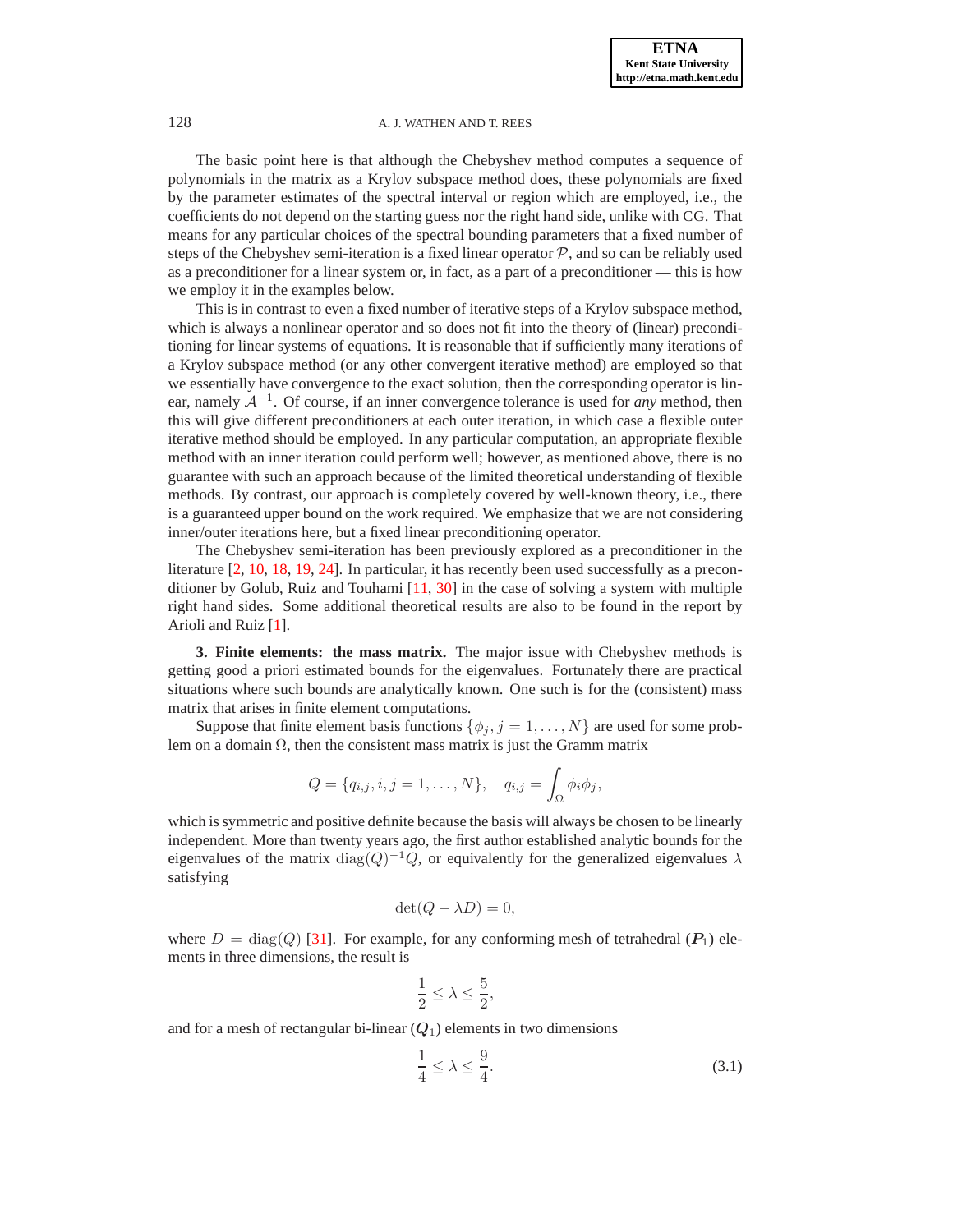For other elements, see  $[31]$ ; the matrix wathen.m in the test set of matrices in matlab assembled by Higham [\[17\]](#page-9-22) is precisely such a mass matrix for the 'serendipity' finite element. The bounds are found to be as tight as possible in practical computations in that there are eigenvalues equal to both the upper and lower bounds.

Such a priori bounds are precisely what are required for Chebyshev semi-iteration. Chebyshev polynomials shifted from the interval  $[-1, 1]$  to  $[\alpha, \beta]$  and scaled so that their intercept is unity will ensure that the Chebyshev iterates  $\{y_k\}$  satisfy

$$
\|\mathbf{x}-\mathbf{y}_k\|_2 \leq 2\left(\frac{\sqrt{\kappa}-1}{\sqrt{\kappa}+1}\right)^k \|\mathbf{x}-\mathbf{x}_0\|_2,
$$

where  $\kappa = \beta/\alpha$ . For example, for the  $Q_1$  element with the required Jacobi splitting the result is

$$
\|\mathbf{x} - \mathbf{y}_k\|_2 \le 2(\frac{1}{2})^k \|\mathbf{x} - \mathbf{x}_0\|_2
$$

since  $\kappa = 9$ . The usual convergence result that is quoted for CG iterates  $\{x_k\}$  is based on precisely these same Chebyshev polynomials and is

<span id="page-4-0"></span>
$$
\|\mathbf{x} - \mathbf{x}_k\|_{\mathcal{A}} \le 2\left(\frac{\sqrt{\kappa} - 1}{\sqrt{\kappa} + 1}\right)^k \|\mathbf{x} - \mathbf{x}_0\|_{\mathcal{A}},\tag{3.2}
$$

where  $||\mathbf{z}||_{\mathcal{A}}^2 = \mathbf{z}^T \mathcal{A} \mathbf{z}$ ; see, for example, [\[8](#page-9-0), Theorem 2.4], [\[14,](#page-9-1) Theorem 3.1.1]. In all the computations here which compare CG and Chebyshev for systems with Q, the diagonal scaling is used with both methods.

Figure [3.1](#page-5-0) shows how little in general is lost in using the Chebyshev method rather than CG for such mass matrices. We give results for the first 20 iterations for both methods applied to a diagonally preconditioned  $Q_1$  mass matrix corresponding to a mesh size of  $h = 2^{-5}$ with a right hand side that is a random, normally distributed vector generated by randn in matlab. The easily computable quantity for monitoring convergence in each case is the residual  $r_k = b - Ax_k$  for CG, respectively  $r_k = b - Ay_k$  for Chebyshev; hence, we show the values of  $||\mathbf{r}_k||_2$  in Figure [3.1\(a\)](#page-5-1) and the values of  $||\mathbf{r}_k||_{\mathcal{A}^{-1}}$ , the quantity that is actually minimized by CG, in Figure [3.1\(b\).](#page-5-2)

The behavior seen in Figure [3.1](#page-5-0) is as we might expect from the theory. Although the conjugate gradient method in general shows superlinear convergence, in this particular case the spectrum of the preconditioned system is essentially uniformly distributed (and the right hand side is random), which corresponds to the situation that is considered to get the error bound [\(3.2\)](#page-4-0). Thus, since CG on these matrices does not exhibit superlinear convergence, the linear convergence slope must be the same as that seen in the Chebyshev case.

**4. Numerical Examples.** Problems with constraints lead to saddle-point systems — an important class of symmetric (and nonsymmetric) indefinite matrices. The general structure is

<span id="page-4-1"></span>
$$
\mathcal{A}\mathbf{x} = \left[ \begin{array}{cc} A & B^T \\ B & 0 \end{array} \right] \left[ \begin{array}{c} \mathbf{u} \\ \mathbf{p} \end{array} \right] = \left[ \begin{array}{c} \mathbf{f} \\ \mathbf{g} \end{array} \right],\tag{4.1}
$$

where  $A$  may either be symmetric (giving the classical saddle-point system) or non-symmetric (giving a generalized saddle-point system). For a comprehensive survey of solution methods for saddle-point systems, see [\[4](#page-9-8)]. We consider only symmetric A here; in this situation,  $\mathcal A$  is symmetric and indefinite, and the solver of choice would be the MINRES method of Paige and Saunders [\[20](#page-9-4)].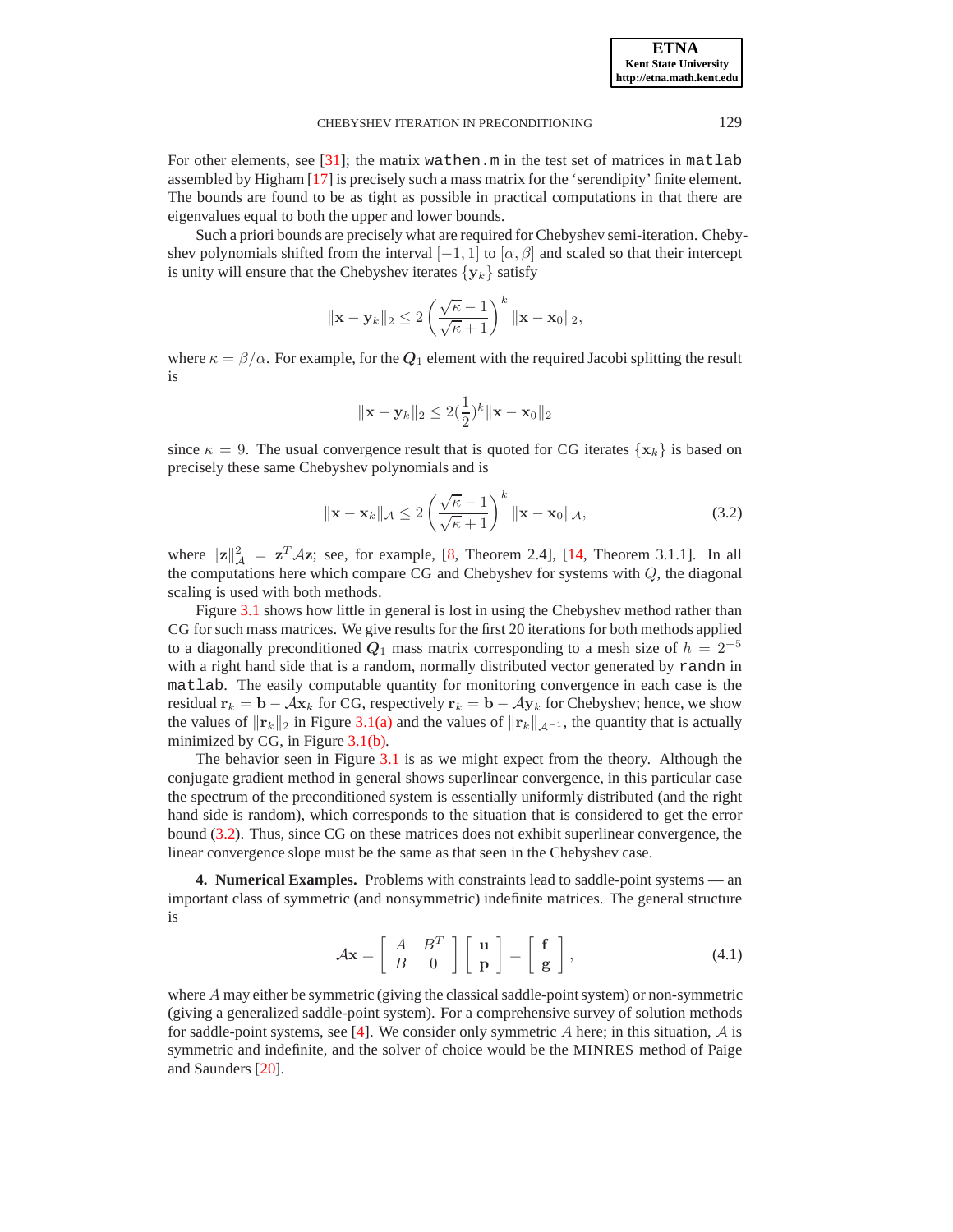<span id="page-5-1"></span>

<span id="page-5-0"></span>FIGURE 3.1. *Comparison of convergence of* CG *and Chebyshev semi-iteration.*

**4.1. Example 1.** One of the more important PDE examples of a saddle-point system is the Stokes problem:

<span id="page-5-2"></span>
$$
\nabla^2 u + \nabla p = f
$$
  

$$
\nabla \cdot u = 0;
$$

see, for example, [\[8,](#page-9-0) Chapters 5 and 6]. This problem arises as the most common model for the slow flow of an incompressible fluid. This problem is self-adjoint, and most discretizations — including conforming mixed finite elements in any domain  $\Omega \subset \mathbb{R}^d$  — lead to a symmetric matrix block A that is usually a  $d \times d$  block diagonal matrix with diagonal blocks that are just discrete Laplacians.

Silvester and Wathen [\[28](#page-10-3)] proved that if  $\hat{A}$  is a spectrally equivalent approximation of the Laplacian, such as a multigrid cycle, and  $Q$  is the mass matrix as above (for the pressure space), then a block diagonal preconditioner of the form

<span id="page-5-3"></span>
$$
\mathcal{P} = \left[ \begin{array}{cc} \widehat{A} & 0 \\ 0 & Q \end{array} \right] \tag{4.2}
$$

leads to optimal convergence of the MINRES iterative method for any (inf-sup) stable mixed finite element discretization. That is, the solution of  $(4.1)$  will be achieved in a number of MINRES iterations which is bounded independently of the number of unknowns in the finite element discretization.

At each MINRES iteration it is necessary to solve a system of equations with coefficient matrix  $P$ . Since a multigrid cycle is a simple stationary iteration, it is a linear operator although certainly not known in general in the form of a matrix! By using exactly the same number of cycles (here, just one V-cycle) with the same number of pre- and post-smoothing steps at every application, this part of the preconditioner is a fixed linear operator. This is true even for the Algebraic Multigrid (AMG) procedure that we employ in our example computations. For the other part of the preconditioner involving the solution of linear systems with  $Q$ , it is advantageous to use the results of the previous section. Now the issue addressed in this paper arises: use of CG (with any preconditioner) for these Q systems will result in a nonlinear preconditioner even if a fixed number of iterations is employed, whereas a fixed number of steps of a Chebyshev method for Q with Jacobi splitting (i.e., with preconditioner  $D = diag(Q)$  is a linear operator, and so it preserves the linearity of P.

Some simple numerical results illustrate the issue and show the clear advantage of the Chebyshev method in this situation. For clarity in our nomenclature, we let  $\lambda_1 \leq \lambda_2 \leq \cdots \leq$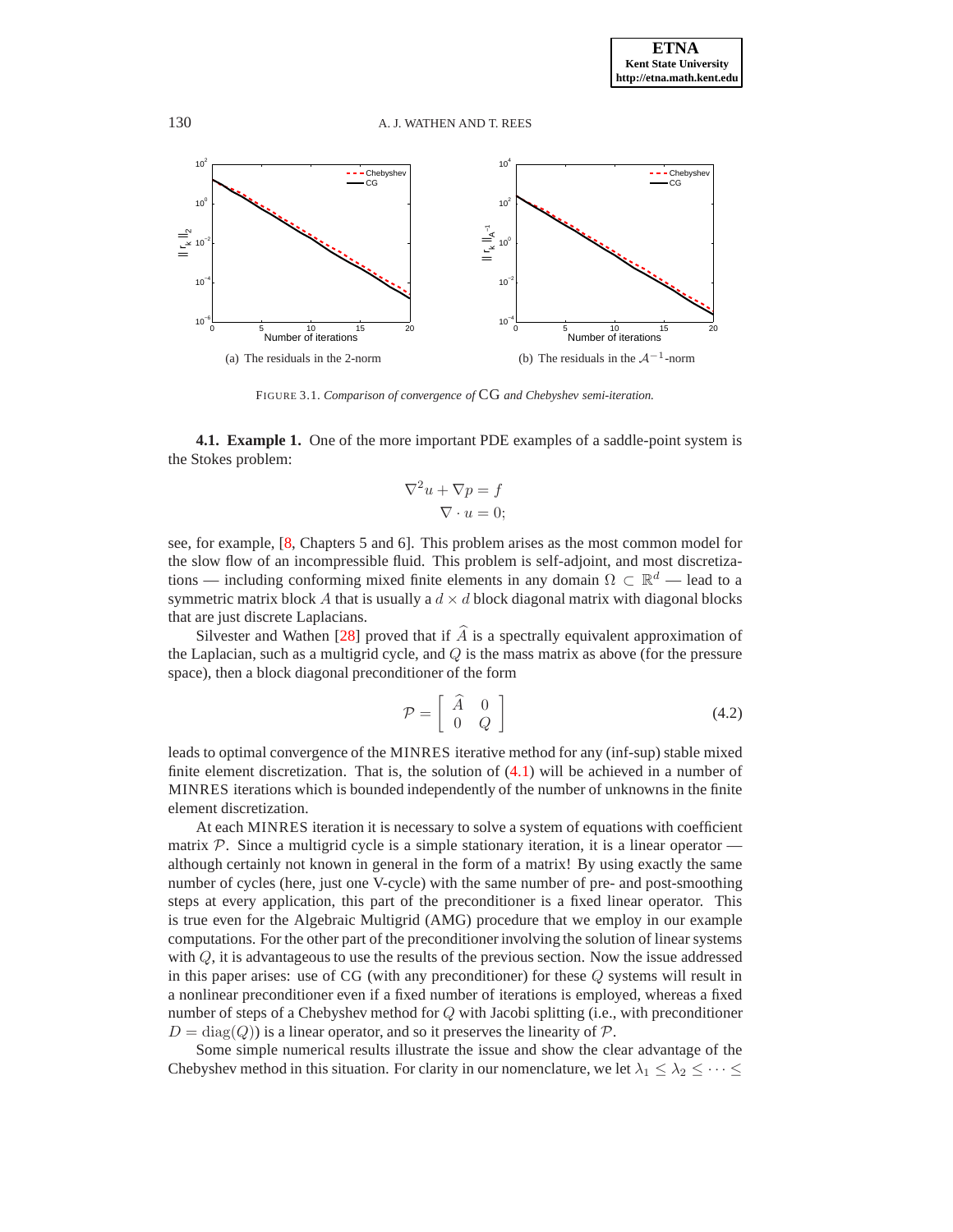**ETNA**

## CHEBYSHEV ITERATION IN PRECONDITIONING 131

 $\lambda_m$  denote the eigenvalues of the symmetrically scaled matrix  $D^{-\frac{1}{2}}QD^{-\frac{1}{2}}$  and  $\mathbf{v}_1, \mathbf{v}_2, \dots, \mathbf{v}_m$ denote the corresponding eigenvectors.

In Figure [4.1,](#page-6-0) we plot the value of the Euclidean norm of the residual versus the iteration number in MINRES. In both cases we use  $Q_2 - Q_1$  mixed finite elements and the Stokes system is of size  $2467 \times 2467$ . The (1,1) block of [\(4.2\)](#page-5-3) is given by a single AMG V-cycle using HSL package HSL MI20 applied via a matlab interface [\[5](#page-9-23)]. The (2,2) block is approximated using a fixed number of steps of either CG or Chebyshev semi-iteration, as described above, with diagonal scaling for both methods. In both cases the velocity part of the right hand side is given by the driven cavity flow problem in IFISS [\[7\]](#page-9-24), whereas the pressure part, g, is given by  $\mathbf{v}_{(m+1)/2}$  and  $\mathbf{v}_3 + \mathbf{v}_{(m+1)/2}$  in Figures [4.1\(a\)](#page-6-1) and [4.1\(b\),](#page-6-2) respectively. The pressure part of the right hand side is in this case not relevant to the physical problem, but it enables easy description of our particular example and gives an initial residual which must correspond to some starting guess for the correct physical right hand side. We use one CG iteration with starting vector  $v_m$  in Figure [4.1\(a\)](#page-6-1) and two CG iterations with starting vector  $v_1$  in Figure [4.1\(b\).](#page-6-2) On the same plots are shown the results with the same number of Chebyshev iterations with the exact spectral bounding parameters  $(3.1)$  for the  $Q_1$  pressure element used here.

<span id="page-6-1"></span>

<span id="page-6-0"></span>FIGURE 4.1. *Convergence of* MINRES *when using fixed number of steps of* CG *and Chebyshev semiiteration in the preconditioner.*

**4.2. Example 2.** Our second example also involves the saddle point system [\(4.1\)](#page-4-1), but as it arises in the context of PDE-constrained optimization. Consider the (distributed) optimal control problem

<span id="page-6-2"></span>
$$
\min_{u,f} \frac{1}{2} ||u - \hat{u}||_2^2 + \beta ||f||_2^2 \tag{4.3}
$$

subject to 
$$
-\nabla^2 u = f
$$
 in  $\Omega$  (4.4)

with 
$$
u = g \text{ on } \partial \Omega,
$$
 (4.5)

where  $\Omega$  is some bounded domain, q and  $\hat{u}$  are prescribed functions, and  $\beta$  is a regularization parameter. It can be shown that upon discretization, this problem is equivalent to solving the saddle point system

<span id="page-6-3"></span>
$$
\left[\begin{array}{cc} A & B^T \\ B & 0 \end{array}\right] \left[\begin{array}{c} \mathbf{x} \\ \mathbf{y} \end{array}\right] = \left[\begin{array}{c} \mathbf{c} \\ \mathbf{d} \end{array}\right],\tag{4.6}
$$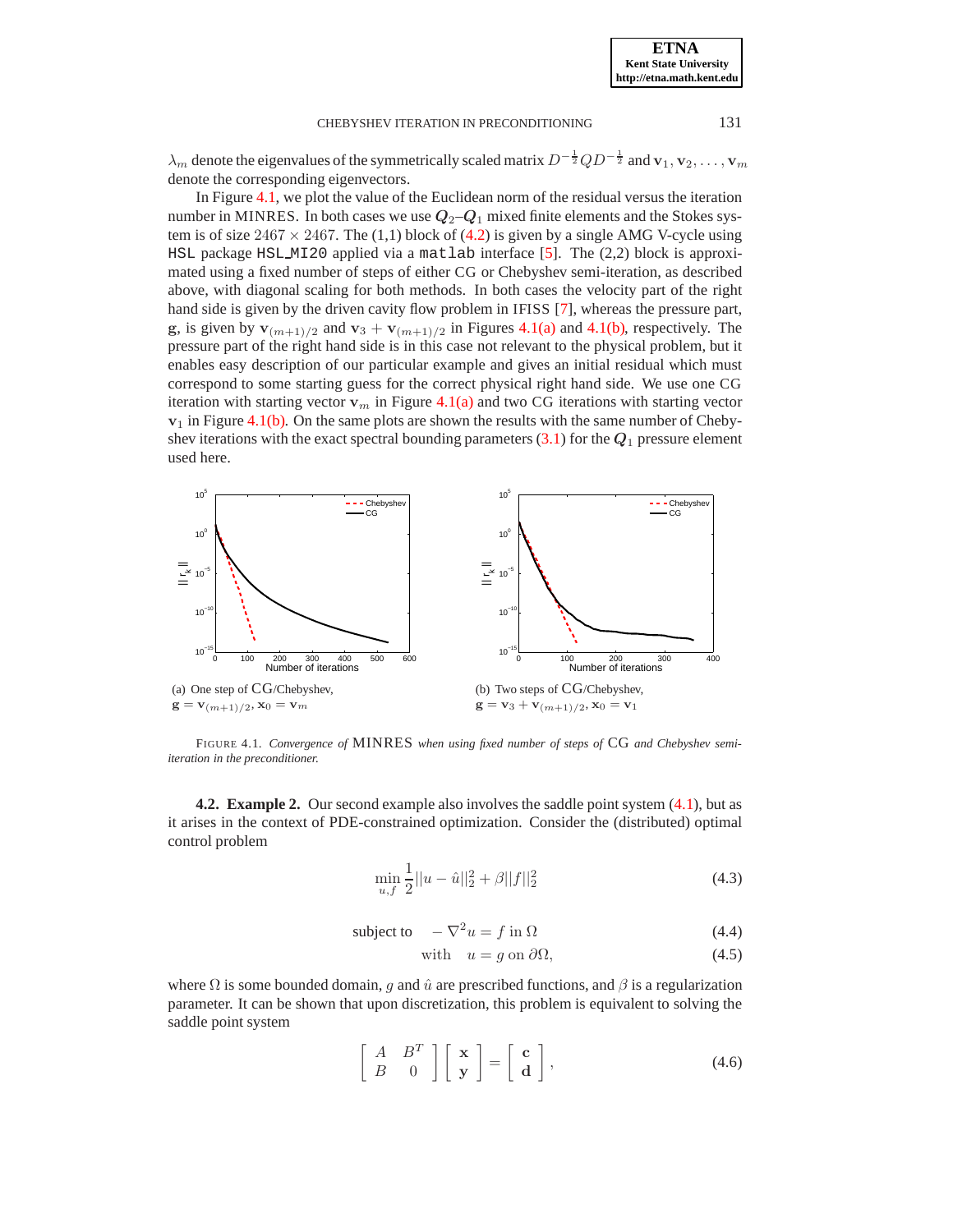where  $A =$  $\sqrt{ }$  $2\beta Q=0$  $0$  Q 1 ,  $B = \begin{bmatrix} -Q & K \end{bmatrix}$  with Q and K denoting the mass and stiffness matrices, respectively [\[23](#page-9-25), [27](#page-9-26)].

Rees, Dollar and Wathen [\[23\]](#page-9-25) showed that if we use MINRES to solve this system then an effective preconditioner is of the form

<span id="page-7-3"></span>
$$
\mathcal{P} = \begin{bmatrix} 2\beta \widetilde{Q} & 0 & 0 \\ 0 & \widetilde{Q} & 0 \\ 0 & 0 & \widetilde{K}Q^{-1}\widetilde{K}^T \end{bmatrix},
$$
(4.7)

where  $\tilde{Q}$  and  $\tilde{K}$  are approximations to the mass and stiffness matrices. As in the first example, we can use a fixed number of multigrid iterations, say, for  $\tilde{K}$ . The operator  $\tilde{Q}$  needs to be an approximation to the mass matrix which preserves linearity of  $P$ ; therefore CG is unsuitable, but, because of the results in Section [3,](#page-3-1) a fixed number of steps of the Chebyshev semiiteration with Jacobi splitting should perform well.

Figure [4.2](#page-7-0) illustrates the situation. Here we take  $\Omega = [0, 1]^2$  and discretize the problem using  $Q_1$  finite elements with mesh size  $2^{-5}$  (making A a  $2883 \times 2883$  system). We take the regularization parameter  $\beta = 10^{-2}$ . We take  $\hat{u}$  such that

$$
\hat{u} = \begin{cases} (2x - 1)^2 (2y - 1)^2 & \text{if } (x, y) \in [0, \frac{1}{2}]^2 \\ 0 & \text{otherwise.} \end{cases}
$$

For  $\tilde{K}$  we again use one AMG V-cycle using HSL package HSL MI20 applied via a matlab interface [\[5\]](#page-9-23).  $Q$  is one step of either diagonally scaled CG or Chebyshev semi-iteration, and in both cases the vector d in the right hand side is that given by Example 1 in [\[23\]](#page-9-25). In Figure [4.2\(a\),](#page-7-1) the vector c is given by  $[\beta v_{(m+1)/2} v_3]^T$  and the starting vectors for both CG and Chebyshev are  $\mathbf{v}_{(m+3)/2}$  for the (1,1) block and  $\mathbf{v}_2$  for the (2,2) block. In Figure [4.2\(b\),](#page-7-2)  $\mathbf{c} = [\mathbf{v}_m \ \mathbf{v}_3]^T$  and the initial vectors are  $\mathbf{v}_{(m+1)/2}$  and  $\mathbf{v}_{(m+3)/2}$ .

<span id="page-7-1"></span>

<span id="page-7-2"></span><span id="page-7-0"></span>FIGURE 4.2. *Convergence of* MINRES *when using fixed number of steps of* CG *and Chebyshev semiiteration in the preconditioner.*

In both these examples, we see failure in the convergence of the outer MINRES iteration when we use CG, presumably because of the nonlinear nature of the preconditioner. Again, these examples are artificial, but they serve to illustrate behavior that may occur in a practical application. The Chebyshev method is covered by the linear theory and so MINRES convergence in this case is as expected.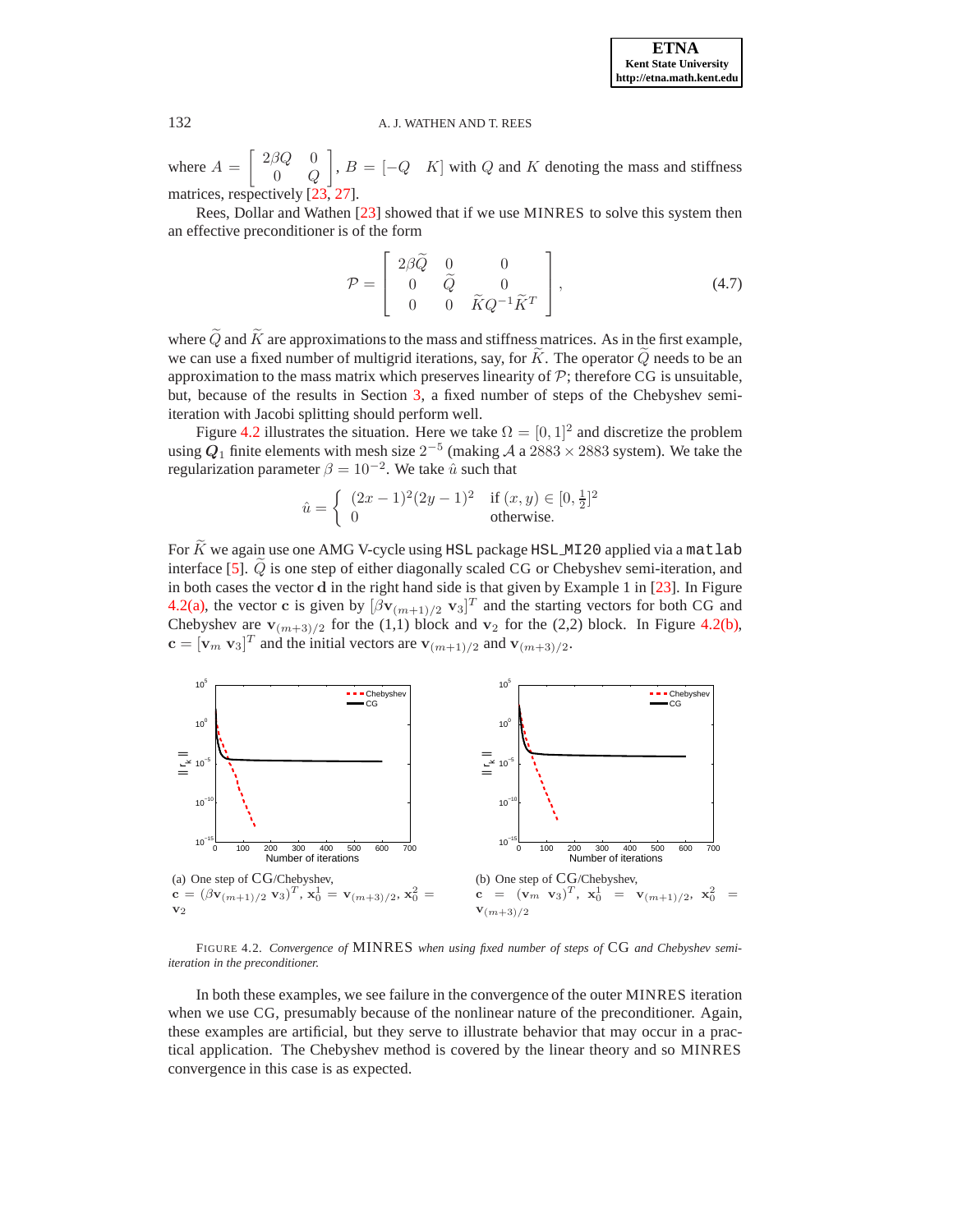## CHEBYSHEV ITERATION IN PRECONDITIONING 133

We have shown that a small fixed number of iterations of the Chebyshev semi-iteration can behave better than CG, but it remains to be seen how effective this actually is as a preconditioner. In Table  $4.1$ , we give iteration counts and timings to solve the system  $(4.6)$  using  $(4.7)$  as a preconditioner for the described two-dimensional problem, where  $Q$  represents five steps of Chebyshev semi-iteration, ten steps of Chebyshev semi-iteration,  $diag(Q)$ , the lumped mass matrix, or a sparse direct solve (backslash in matlab). The number of iterations is given in brackets after the CPU time, and tests were done using matlab version 7.5.0 on a machine with a dual processor AMD Opteron 244 (1.8GHz).

Here, again, we see that the sparse direct solver gives the smallest iteration counts, as one would expect, but the time taken to solve the system increases superlinearly as the problem size increases. The most efficient preconditioner out of the ones considered here is ten steps of the Chebyshev semi-iteration. In this case, since the multigrid solves in the preconditioner are relatively more expensive, it pays to have a more accurate approximation to the mass matrix — which can be done comparatively cheaply — giving a faster solution time overall. In Table [4.2,](#page-8-1) the results are given for the corresponding problem in three space dimensions.

TABLE 4.1

<span id="page-8-0"></span>*Comparison of times and iterations to solve [\(4.6\)](#page-6-3) for different mesh sizes (*h*) (with* 3n *unknowns) to a tolerance of* 10<sup>−6</sup> *for* MINRES *with* [\(4.7\)](#page-7-3) *as a preconditioner, where*  $\tilde{Q}$  *represents five steps of Chebyshev semi-iteration, ten steps of Chebyshev iteration,* diag(Q)*, the lumped mass matrix, and a sparse direct solve (*backslash *in* matlab*).*

| h        | 3n     | Chebyshev $(5)$ | Chebyshev (10) | Diagonal | Lumped   | backslash |
|----------|--------|-----------------|----------------|----------|----------|-----------|
| $2^{-2}$ | 27     | 0.15(11)        | 0.12(6)        | 0.14(17) | 0.16(18) | 0.12(5)   |
| $2^{-3}$ | 147    | 0.17(12)        | 0.15(8)        | 0.23(28) | 0.24(28) | 0.13(7)   |
| $2^{-4}$ | 675    | 0.23(12)        | 0.19(8)        | 0.37(30) | 0.32(23) | 0.17(7)   |
| $2^{-5}$ | 2883   | 0.47(12)        | 0.36(8)        | 0.74(27) | 0.60(20) | 0.35(7)   |
| $2^{-6}$ | 11907  | 1.4(11)         | 1.12(8)        | 2.42(26) | 1.70(17) | 1.31(7)   |
| $2^{-7}$ | 48387  | 5.5(11)         | 4.43(8)        | 9.05(24) | 6.41(16) | 5.73(7)   |
| $2^{-8}$ | 195075 | 22.9(10)        | 17.8(7)        | 38.0(23) | 28.5(16) | 43.9(7)   |
| $2^{-9}$ | 783363 | 111(10)         | 84.2(7)        | 102(14)  | 115(15)  | 1956(7)   |

TABLE 4.2

<span id="page-8-1"></span>*Comparison of times and iterations to solve the three-dimensional problem corresponding to [\(4.6\)](#page-6-3) for different mesh sizes (*h*) (with* 3n *unknowns) to a tolerance of* 10−<sup>6</sup> *for* MINRES *with [\(4.7\)](#page-7-3) as a preconditioner, where* <sup>Q</sup><sup>e</sup> *represents five steps of Chebyshev semi-iteration, ten steps of Chebyshev iteration, fifteen steps of Chebyshev iteration,* diag(Q)*, the lumped mass matrix, and a sparse direct solve (*backslash *in* matlab*).*

| h.       | 3n     | Cheb. $(5)$ | Cheb. $(10)$ | Cheb. $(15)$ |          |          | Diagonal Lumped backslash |
|----------|--------|-------------|--------------|--------------|----------|----------|---------------------------|
| $2^{-2}$ | 81     | 0.32(11)    | 0.14(9)      | 0.16(7)      | 0.14(12) | 0.15(12) | 0.13(5)                   |
| $2^{-3}$ | 1029   | 0.37(18)    | 0.27(11)     | 0.24(8)      | 0.47(33) | 0.51(38) | 0.22(5)                   |
| $2^{-4}$ | 10125  | 3.13(18)    | 2.10(11)     | 1.60(8)      | 2.40(20) | 2.85(23) | 3.64(7)                   |
| $2^{-5}$ | 89373  | 29.3(18)    | 16.2(9)      | 15.0(8)      | 18.9(16) | 21.8(18) | 94.4(7)                   |
| $2^{-6}$ | 750141 | 214(15)     | 169(11)      | 132(8)       | 136(13)  | 173 (16) | $-(-)$                    |

**5. Conclusions.** In the context of preconditioning for Krylov subspace iterative methods for solving linear systems, the use of a Krylov subspace method in applying the preconditioner — or part of the preconditioner — leads necessarily to a nonlinear preconditioner. There are important situations where the Chebyshev semi-iterative method is essentially as effective as Conjugate Gradients, and it leads to a linear preconditioner provided that a fixed number of iterations are used. We have illustrated this by giving two examples where the consistent mass matrix is desired as part of a preconditioner and so this issue is important.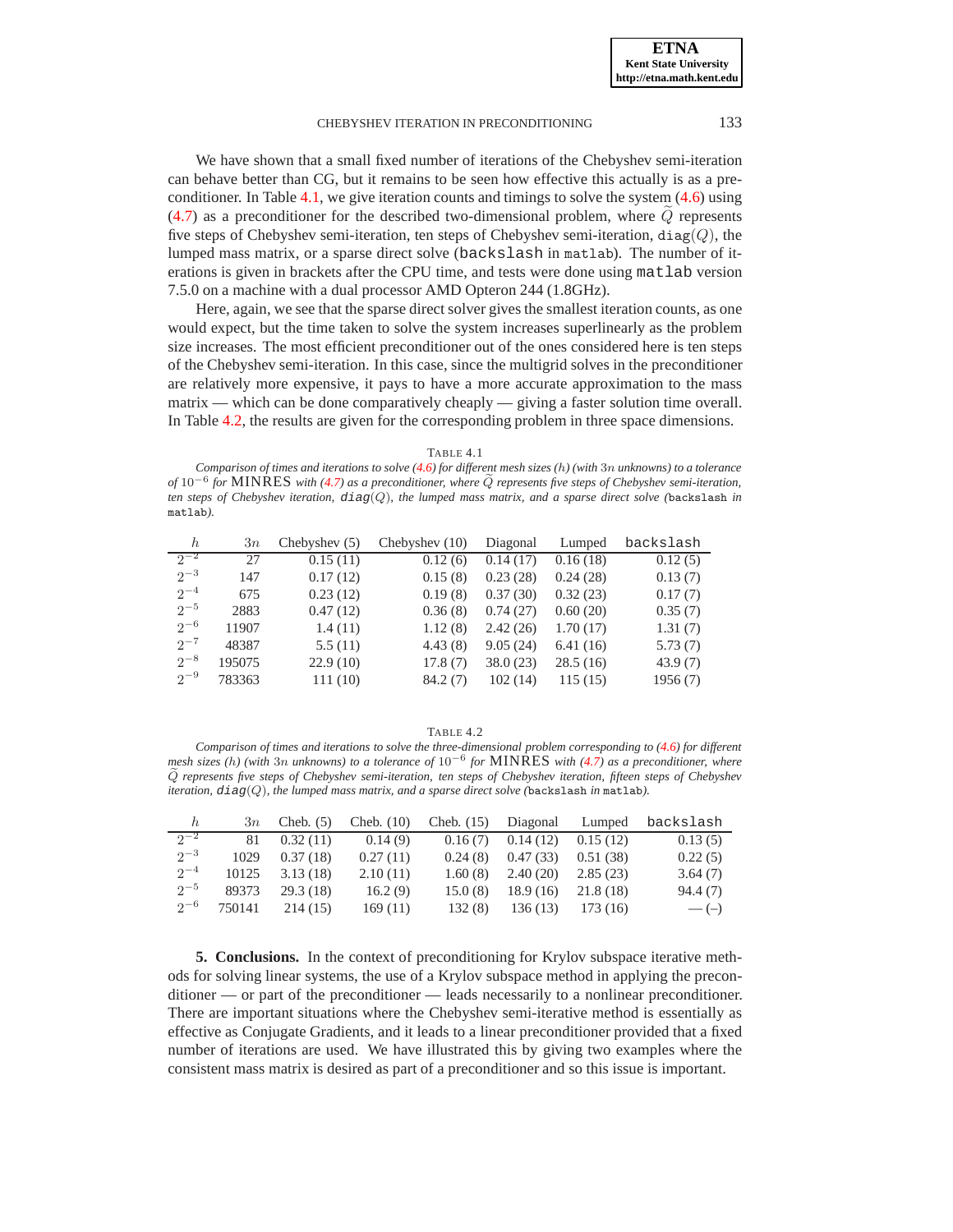**Acknowledgments.** We thank Godela Scherer for her patience and the two anonymous referees for their comments, which have improved the content of this paper.

#### REFERENCES

- <span id="page-9-21"></span>[1] M. ARIOLI AND D. RUIZ, *A Chebyshev-based two-stage iterative method as an alternative to the direct solution of linear systems*, Tech. Report, STFC, Rutherford Appleton Laboratory, 2002.
- <span id="page-9-15"></span>[2] S. ASHBY, T. MANTEUFFEL, AND J. OTTO, *A comparison of adaptive Chebyshev and least squares polynomial preconditioning for Hermitian positive definite linear systems*, SIAM J. Sci. Comput., 13 (1992), pp. 1–29.
- <span id="page-9-10"></span>[3] O. AXELSSON, *Iterative Solution Methods*, Cambridge University Press, New York, 1994.
- <span id="page-9-8"></span>[4] M. BENZI, G. H. GOLUB, AND J. LIESEN, *Numerical solution of saddle point problems*, Acta Numer., 14 (2005), pp. 1–137.
- <span id="page-9-23"></span>[5] J. BOYLE, M. D. MIHAJLOVIC, AND J. A. SCOTT, *HSL MI20: an efficient AMG preconditioner*, Tech. Report RAL-TR-2007-021, Department of Computational and Applied Mathematics, Rutherford Appleton Laboratory, 2007.
- <span id="page-9-5"></span>[6] P. CONCUS, G. GOLUB, AND D. O'LEARY, *A generalized conjugate gradient method for the numerical solution of elliptic partial-differential equations*, in Proceedings of the Symposium on Sparse Matrix Computations, J. R. Bunch and D. J. Rose, eds., Academic Press, New York, 1976, pp. 309–332.
- <span id="page-9-24"></span>[7] H. ELMAN, A. RAMAGE, AND SILVESTER. D.J., *Algorithm 886: IFISS, A Matlab toolbox for modelling incompressible flow*, ACM Trans. Math. Software, 33 (2007), 14 (18 pages).
- <span id="page-9-0"></span>[8] H. ELMAN, D. SILVESTER, AND A. WATHEN, *Finite elements and fast iterative solvers: with applications in incompressible fluid dynamics*, Numerical Mathematics and Scientific Computation, Oxford University Press, Oxford, 2005.
- <span id="page-9-6"></span>[9] R. FLETCHER AND C. REEVES, *Function minimization by Conjugate Gradients*, Comput. J., 7 (1964), pp. 149–154.
- <span id="page-9-16"></span>[10] G. GOLUB AND M. KENT, *Estimates of eigenvalues for iterative methods*, Math. Comp., 53 (1989), pp. 249– 263.
- <span id="page-9-20"></span>[11] G. GOLUB, D. RUIZ, AND A. TOUHAMI, *A hybrid approach combining a Chebyshev filter and conjugate gradient for solving linear systems with multiple right-hand sides*, SIAM J. Matrix Anal. Appl., 29 (2007), pp. 774–795.
- <span id="page-9-12"></span>[12] G. GOLUB AND R. VARGA, *Chebyshev semi iterative methods, successive overrelaxation iterative methods and second order Richardson iterative methods*, Numer. Math., 3 (1961), pp. 147–156.
- <span id="page-9-13"></span>[13] G. H. GOLUB AND C. F. VAN LOAN, *Matrix Computations*, third ed., The Johns Hopkins University Press, Baltimore, 1996.
- <span id="page-9-1"></span>[14] A. GREENBAUM, *Iterative Methods for Solving Linear Systems*, SIAM, Philadelphia, 1997.
- <span id="page-9-14"></span>[15] L. A. HAGEMAN AND D. M. YOUNG, *Applied Iterative Methods*, Academic Press, New York, 1981.
- <span id="page-9-3"></span>[16] M. R. HESTENES AND E. STIEFEL, *Methods of conjugate gradients for solving linear systems*, J. Res. Nat. Bur. Standards, 49 (1952), pp. 409–436.
- <span id="page-9-22"></span>[17] N. HIGHAM, *Algorithm 694: A collection of test matrices in MATLAB*, ACM Trans. Math. Software, 17 (1991), pp. 289–305.
- <span id="page-9-17"></span>[18] O. JOHNSON, C. MICCHELLI, AND G. PAUL, *Polynomial preconditioners for conjugate gradient calculations*, SIAM J. Numer. Anal., 20 (1983), pp. 362–376.
- <span id="page-9-18"></span>[19] D. O'LEARY, *Yet another polynomial preconditioner for the conjugate gradient algorithm*, Linear Algebra Appl., 29 (1991), pp. 377–388.
- <span id="page-9-4"></span>[20] C. C. PAIGE AND M. A. SAUNDERS, *Solution of sparse indefinite systems of linear equations*, SIAM J. Numer. Anal., 12 (1975), pp. 617–629.
- <span id="page-9-7"></span>[21] M. POWELL, *An efficient method for finding the minimum of a function of several variables without calculating derivatives*, Computer J., 7 (1964), pp. 152–162.
- <span id="page-9-11"></span>[22] A. RAMAGE, *Preconditioned Conjugate Gradient Methods for Galerkin Finite Element Equations*, Ph.D. thesis, University of Bristol, 1990.
- <span id="page-9-25"></span>[23] T. REES, H. DOLLAR, AND A. WATHEN, *Optimal solvers for PDE constrained optimization*, SIAM J. Sci. Comput., to appear, 2009.
- <span id="page-9-19"></span>[24] Y. SAAD, *Practical use of polynomial preconditioning for the conjugate gradient method*, SIAM J. Sci. Comput., 6 (1985), pp. 865–881.
- <span id="page-9-9"></span>[25] , *A flexible inner-outer preconditioned GMRES algorithm*, SIAM. J. Sci. Comput., 14 (1993), pp. 461– 469.
- <span id="page-9-2"></span>[26] , *Iterative methods for sparse linear systems*, PWS Publishing, Boston, 1996. Second edition, SIAM, Philadelphia, 2003.
- <span id="page-9-26"></span>[27] J. SCHÖBERL AND W. ZULEHNER, *Symmetric indefinite preconditioners for saddle point problems with applications to PDE-constrained optimization problems*, SIAM J. Matrix Anal. Appl., 29 (2007), pp. 752–